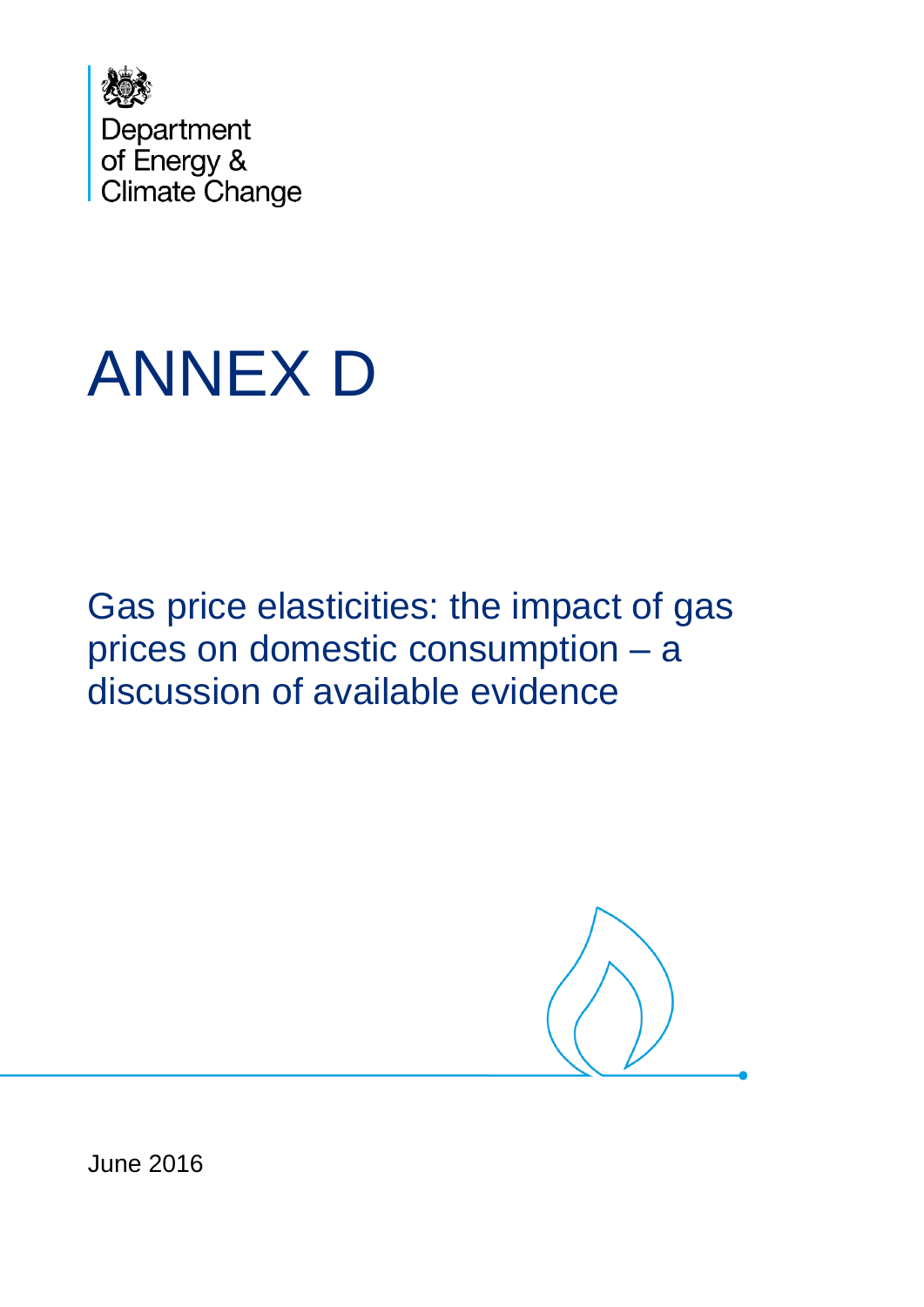### **Contents**

| <b>Introduction</b><br><u> 1980 - Jan James James James James James James James James James James James James James James James James</u> |    |
|-------------------------------------------------------------------------------------------------------------------------------------------|----|
|                                                                                                                                           |    |
| <b>Conclusion</b>                                                                                                                         | 10 |
| <b>References</b>                                                                                                                         | 11 |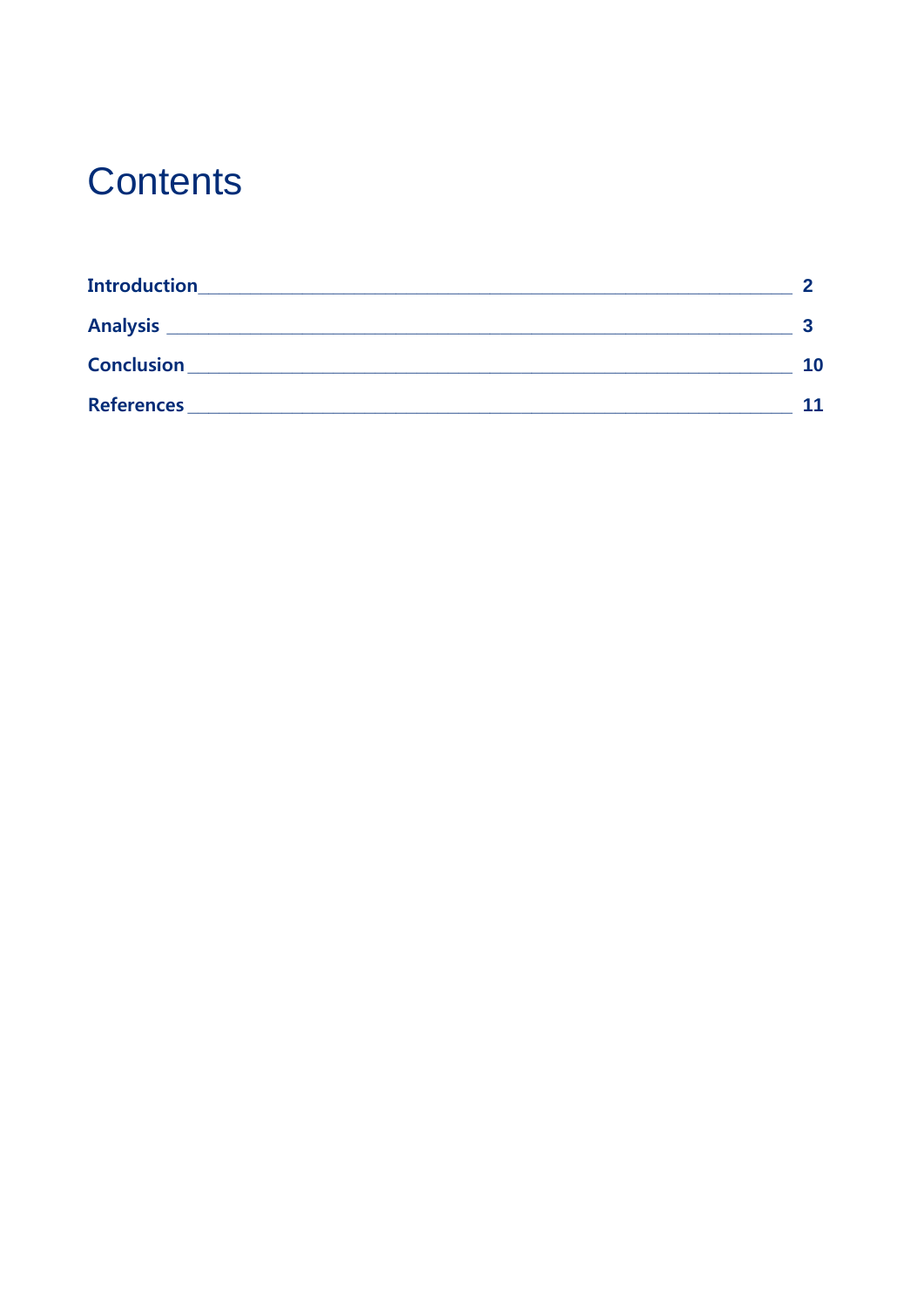### <span id="page-2-0"></span>Introduction

This annex investigates the relationship between domestic gas price and demand, by examining existing research which has attempted to estimate the associated price elasticity. An estimate of elasticity is then combined with historical price data to gain an understanding of how much changes in price have contributed to the decline in domestic gas demand observed over the last decade. Finally, the way in which the price elasticity of gas might differ across different household income groups is examined.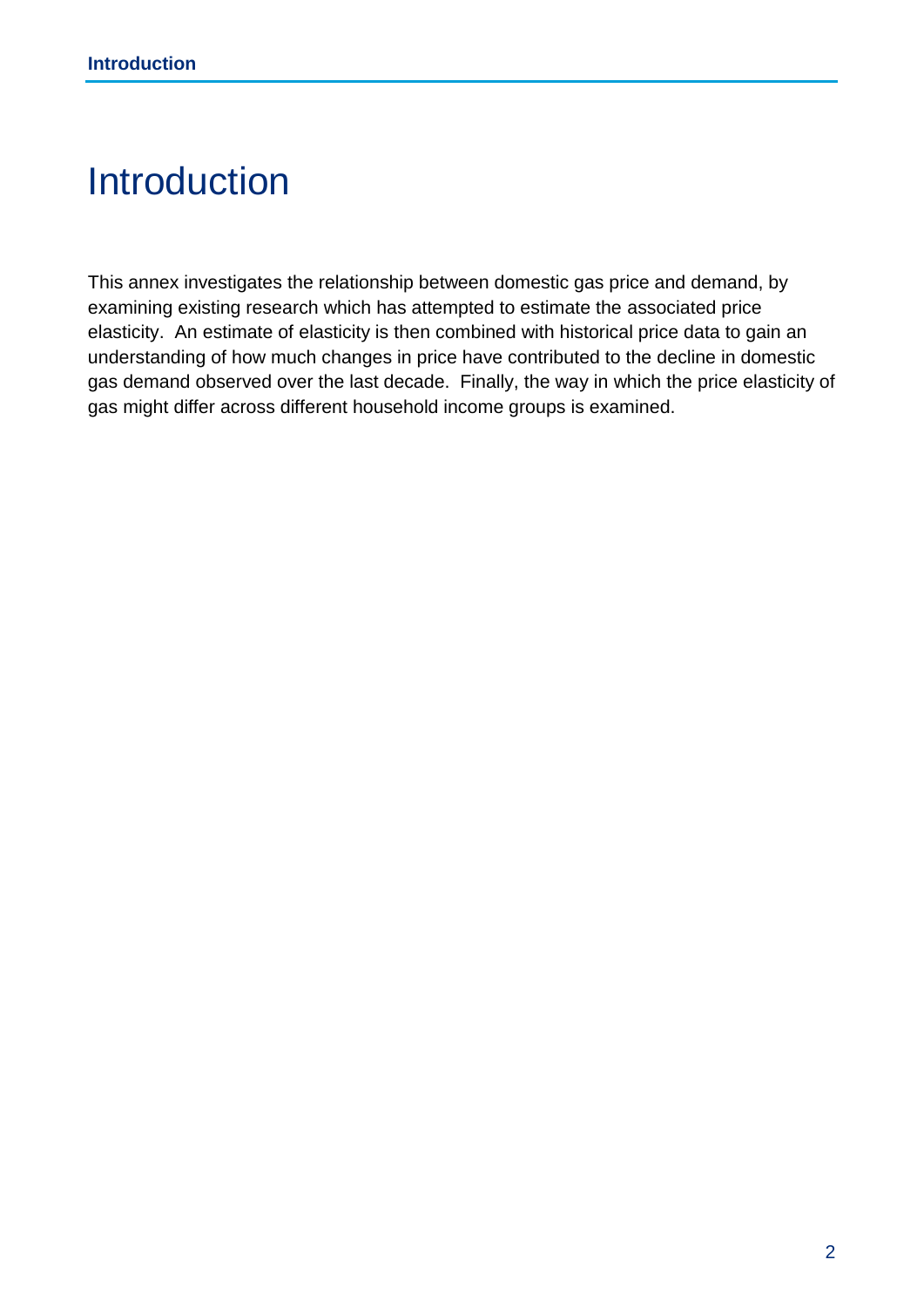### <span id="page-3-0"></span>Analysis





Footnotes:

1. Source: Subnational Gas Consumption Statistics (https://www.gov.uk/government/collections/sub-national-gasconsumption-data), and Quarterly Energy Prices (https://www.gov.uk/government/collections/quarterly-energy-prices)

Figure D1 shows, mean gas consumption<sup>1</sup> declined by 30 per cent over the last decade<sup>2</sup>. In tandem, over the same period, per unit domestic gas prices more than doubled. While this may suggest an obvious correlation between prices and consumption, there are a number of other factors at play which might complicate this relationship. For instance, over this period around four million cavity walls and five million lofts were insulated driven by government policies aimed at increasing the efficiency of the housing stock<sup>3</sup>. Chapter 4

As

 $<sup>1</sup>$  Among households with a gas supply</sup>

<sup>&</sup>lt;sup>2</sup> Overall energy demand has also declined, by 25 per cent between 2005 and 2014. This decline is less pronounced than that seen for the household mean (30 per cent), as over this period the population has grown, as evidenced by an eight per cent increase in the number of gas meters.<br><sup>3</sup> The rise in gas prices over the lest deapde may have also contributed to the un

The rise in gas prices over the last decade may have also contributed to the uptake of energy efficiency measures.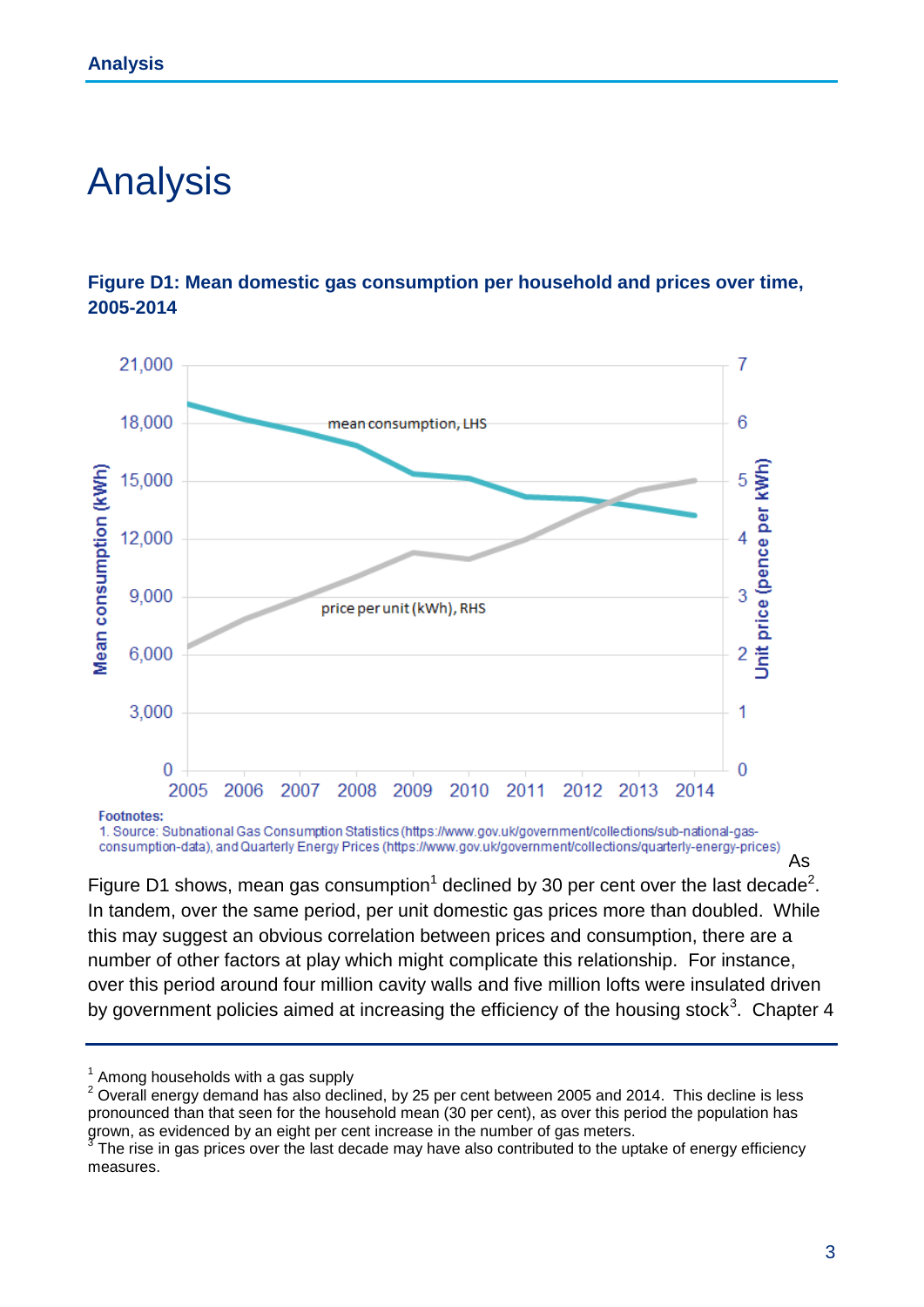of the main accompanying NEED report would indicate that this will have had a downward effect of gas consumption even in the absence of rising gas prices. In addition, consumer behaviour, which research has shown to have an effect on demand (e.g. Haasa et al., 1998) may have changed as people's lifestyles and habits have evolved.

This paper aims to isolate the component of the decline in gas demand that arises specifically due to the increase in prices. In order to disentangle all of the different factors that affect consumption, it is necessary to employ some econometric modelling techniques. An analysis of this type, based on some work done for DECC by NERA Economic Consulting, was published in an annex of the 2012 NEED report<sup>4</sup>. While not the main focus of the work, an estimate of the price elasticity of gas was reported in brief.

The degree to which demand for a good or service changes in response to a change in its price is known as its price elasticity. Price elasticities vary for a number of reasons, but particularly depend on the availability of alternative goods/services that could be consumed (i.e. substitutes).

A distinction exists between short and long-run elasticities. Short-run elasticities isolate only the behavioural changes in response to price, and not the effect of any investments that occur in response to sustained price changes. Long-run elasticities reflect the fact that sustained price movements might trigger investments that create long-term increases/decreases in energy demand.

The NERA report estimated, based on NEED data, that the price elasticity of domestic gas was -0.1 – in other words, for every 10 per cent increase in its price, the amount of it consumed decreases by 1 per cent. The magnitude of this estimate implies that demand for domestic gas is price inelastic, i.e. demand is relatively un-responsive to changes in price, falling proportionately less than the increase in price. The methodology used to arrive at this estimate (discussed further below) considers the average response to prices over the 2005-12 period, indicating that it is more representative of a long-term elasticity.

Applying the NERA elasticity estimate to the change in prices seen over the last decade suggests that about 40 per cent of the observed decline in consumption can be attributed to the rise in gas prices<sup>5</sup>. Figure D2 below, shown for illustrative purposes, demonstrates the implied contribution that price rises have made to the fall in gas consumption over time, assuming a price elasticity of -0.1. Note that this contribution is entirely dependent

<sup>&</sup>lt;sup>4</sup> [https://www.gov.uk/government/uploads/system/uploads/attachment\\_data/file/65974/6869-need-report](https://www.gov.uk/government/uploads/system/uploads/attachment_data/file/65974/6869-need-report-annex-e.pdf)[annex-e.pdf](https://www.gov.uk/government/uploads/system/uploads/attachment_data/file/65974/6869-need-report-annex-e.pdf)<br><sup>5</sup> Teleslaulei

To calculate the implied price related fall in consumption the product of the percentage change in the unit cost over the 2005-14 period and the assumed estimated elasticity (here -0.1) was multiplied by the mean level of consumption at the start of the period. This was then compared to the overall fall in mean consumption over the period.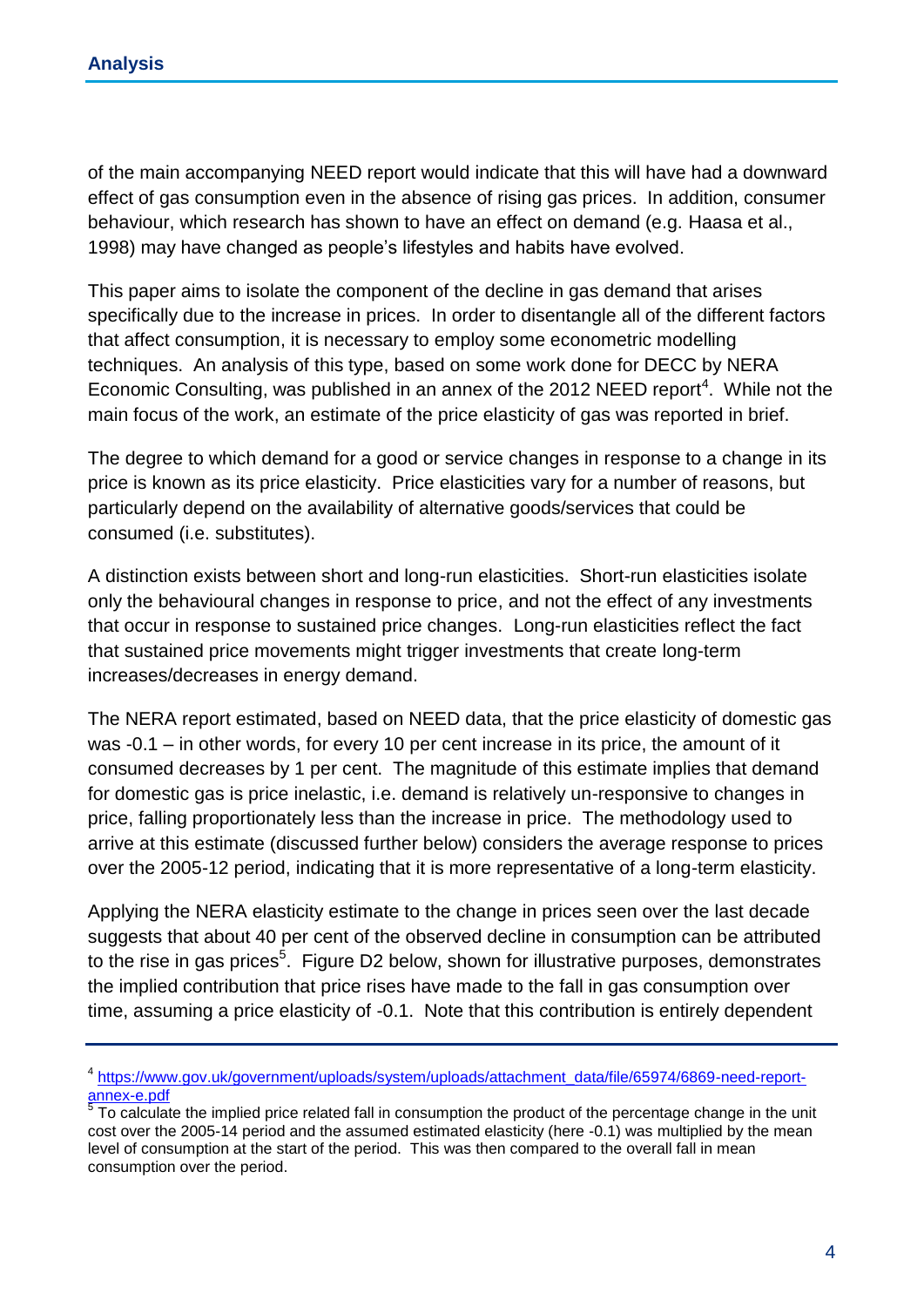on the elasticity estimate and a different outturn would occur if the real price elasticity were different.



#### **Figure D2: Illustrative composition of mean gas consumption decline – prices and 'other' effects**

Academic literature suggests that understanding the key drivers of gas demand is notoriously difficult; most modelling attempts fail to explain a significant degree of the observed variation in consumption<sup>6</sup>. One of the main reasons for this is that human behaviour plays a very important part, and it is difficult to obtain data that sufficiently represents the nuances of individuals' behaviour within a model. In addition, it can also be difficult to disentangle price influences from other drivers of consumption – e.g. the extent to which prices have influenced lifestyle changes over time, or the ease of take up of measures offered through government policies. This lack of data inevitably introduces a degree of missing variable bias into models, which casts some doubt on the validity of any obtained results. To tackle this, the NERA model takes advantage of the fact that the

 $6$  Longhi S. (2014) provides a discussion of the proportion of variation ( $R^2$ ) that previous studies have managed to explain when attempting to model domestic gas demand. (The highest R<sup>2</sup> listed was just 0.4.)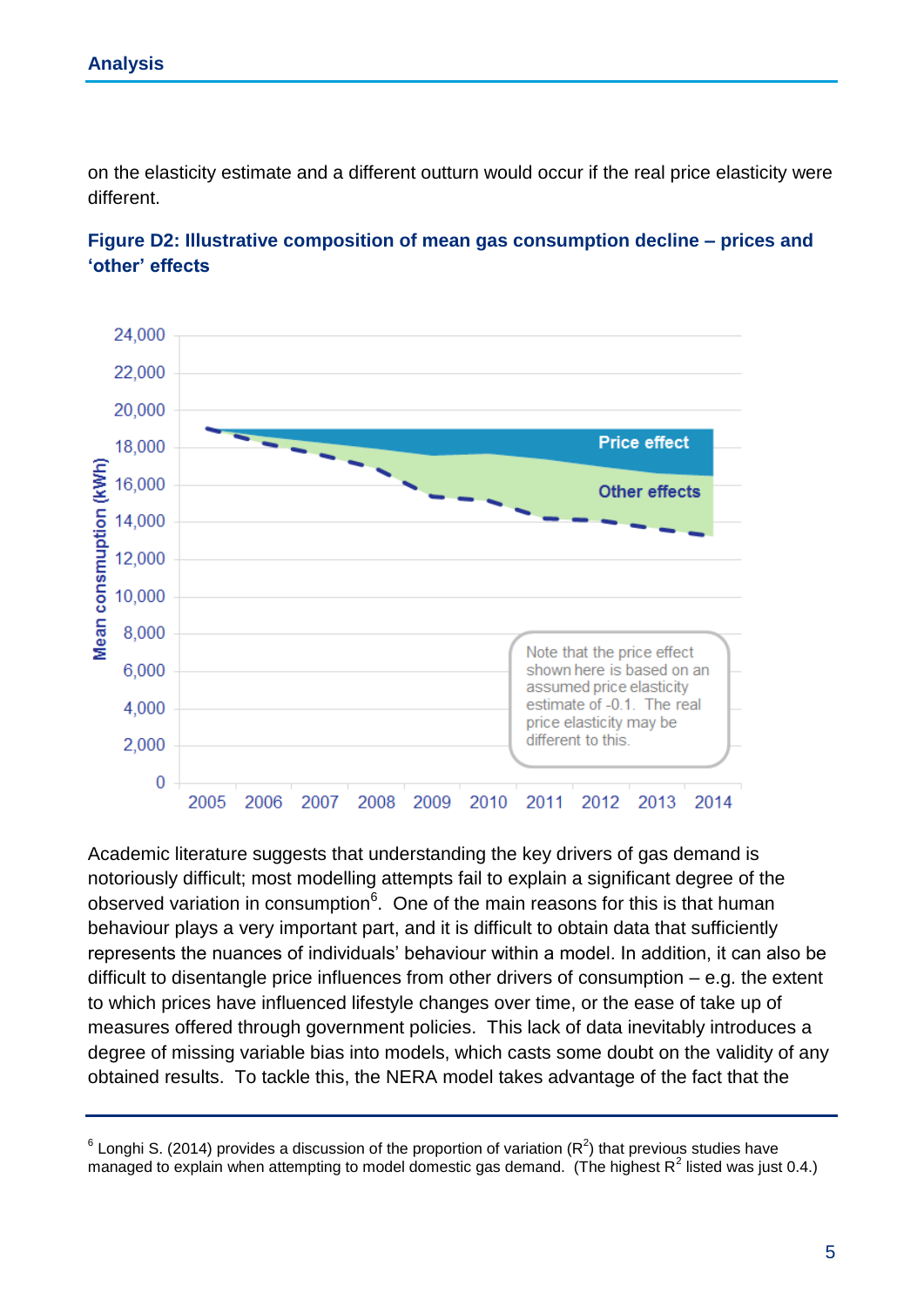same households are represented in the NEED data in each year, by using a 'panel' approach (explained below).

Analysis is often performed on cross-sectional data, for example on data from a survey of households which gives a snap-shot of information representative of a given time. If a regression is run on this data, the coefficients are estimated based on variation which occurs between the different households. However, repeating the survey after a period of time - with the same respondents - allows a time series dimension to be added to the existing cross-sectional dimension, resulting in a dataset known as a panel. A panel regression can then be run, which makes use of both dimensions when estimating the coefficients, i.e. both the variation between households and the variation over time within households. The functional form of a common panel data regression model looks like:

$$
y = a + bx_{it} + \epsilon_{it}
$$

where y is the dependent variable, x is the independent variable,  $a$  and  $b$  are coefficients, i and t are indices for individuals (or households) and time, and  $\in$  is the error term. The NEED dataset, which contains observations for all households over a period of time, is effectively a panel, and is therefore suitable for this type of analysis.

Panel regressions are a known remedy to the missing variable bias which, as mentioned above, is likely to be an issue here. This is because they make it possible to control for some types of missing variables even without observing them, by observing changes in the dependent variable over time. This controls for missing variables that differ between cases but are constant over time. Panel regressions can also control for missing variables that vary over time but are constant between cases. Although NERA's price elasticity estimate takes advantage of this approach, it remains prudent to make comparisons with other similar research, in order to provide some verification.

Table D1 below shows a number of gas price elasticities, collected from a number of academic papers which have attempted this kind of estimation.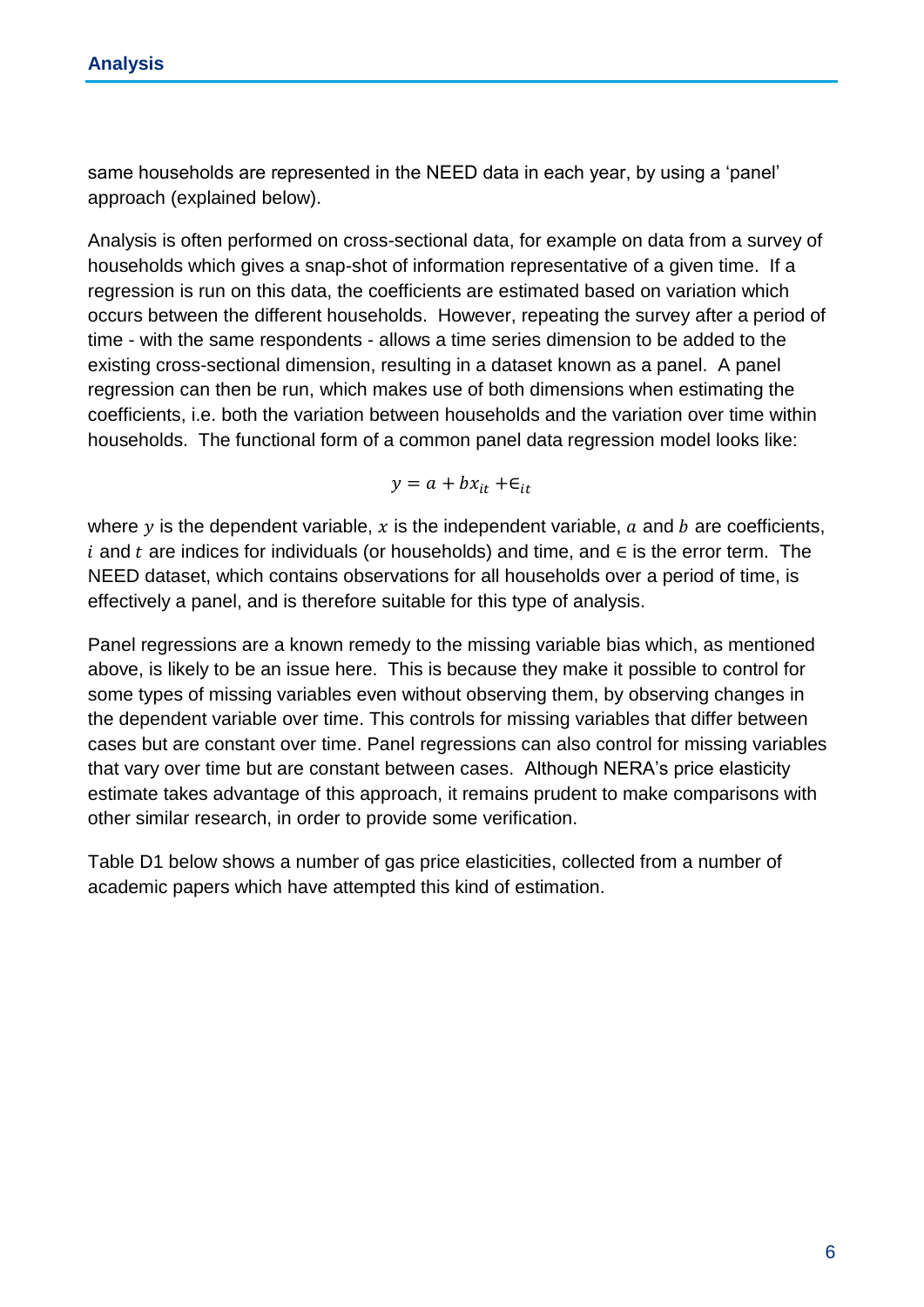| <b>Study</b>             | Geographic<br><b>Area</b>     | <b>Sample</b> | <b>Estimated</b><br>Elasticities <sup>1</sup> | <b>Methodology</b>                                            |
|--------------------------|-------------------------------|---------------|-----------------------------------------------|---------------------------------------------------------------|
| Alberini et al<br>(2011) | $USA -$<br>household<br>level | 1997-<br>2007 | $-0.56 - -0.69$                               | Several specifications of<br><b>Static FE model</b>           |
|                          |                               |               | $-0.65$                                       | <b>GMM</b> estimator                                          |
| Dagher<br>(2011)         | Colorado, US                  | 1994-<br>2006 | $-0.09$ (sr) / -<br>$0.23($ lr)               | <b>Autoregressive Distributed</b><br>Lag                      |
| Nilsen et al<br>(2005)   | EU                            | 1960-<br>2002 | $\sim$ -0.25 (sr)                             | Number of Homogenous<br>estimators                            |
|                          |                               |               | $-0.97 - -1.5$ (lr)                           |                                                               |
| Nilsen et al<br>(2005)   | <b>UK</b>                     | 1960-<br>2002 | $-0.10$ (sr)                                  | Shrinkage estimator                                           |
|                          |                               |               | $-0.17$ (lr)                                  |                                                               |
| Serletis et al<br>(2011) | <b>UK</b>                     | 1980-<br>2006 | $-0.28$                                       | Static Translog Model - NQ<br><b>Flexible Functional form</b> |

#### **Table D1: Collated domestic gas price elasticity estimates from academic literature**

*Summary of studies compiled by University College London*

1. Here 'lr' refers to long-run estimates and 'sr' refers to short-run.

As Table D1 shows, there is a degree of variation in the elasticity estimates for the UK (between -0.10 and -0.28) and even more in other parts of the world (-1.5 in the EU). The NERA result is consistent with the lower magnitude end of the UK range, providing some reassurance of this finding. It should be noted that during the periods over which the previous UK studies were based (pre 2006) gas prices were generally more stable than the 2005-2012 period used in the NERA study, which may have led to some variation in the results. Similarly, different methodologies were used in each separate case, which may again explain some of the variation. The higher magnitude end of the elasticity estimate range (-0.28), when applied to historical price movements (2005-14), would imply a much greater decline in consumption than actually occurred. This places some uncertainty around this estimate, although it is possible that other influencing factors might have offset some of associated decline in consumption. It is expected, however, that most of these other factors (e.g. increases in energy efficiency), would have contributed to the decline in consumption, rather than reversed it. This provides additional evidence to suggest that the real elasticity lies towards the lower magnitude end of the range (i.e. closer to the NERA estimate).

An interesting extension to this analysis would be to consider how the price elasticity of demand differs between household income groups. Figure D3 below re-visits the mean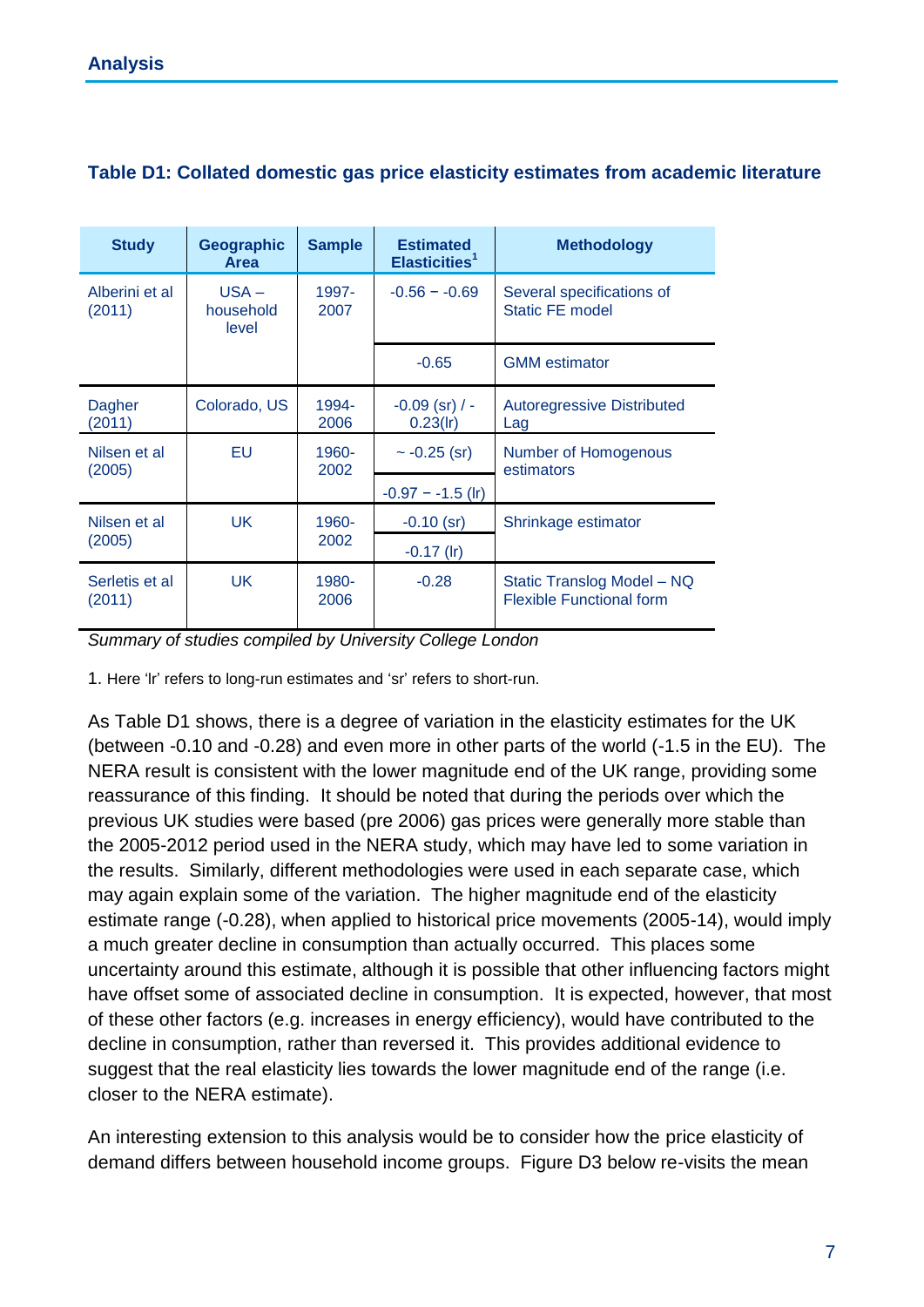gas consumption time series shown in Figure D1, but here it is shown split by income group.





As Figure D3 shows, the higher income groups have experienced a far smaller decline in consumption compared to the lower income groups. This pattern is consistent for all groups across the whole time period, with the exception of the two lowest income groups, which switch order in the last couple of years<sup>7</sup>. This implies that there may well be a link between price elasticity and income. There are a couple of intuitive explanations as to why the price elasticity might differ between income groups:

- 1. Energy costs likely comprise a larger proportion of low income households' income, suggesting that their demand might be more sensitive to price changes
- 2. Some low income groups (e.g. the fuel poor) might already be heating their homes to a very limited extent, leaving less opportunity to reduce their consumption further should prices rise

 $7$  The data behind this chart is available in Table 11 of Annex F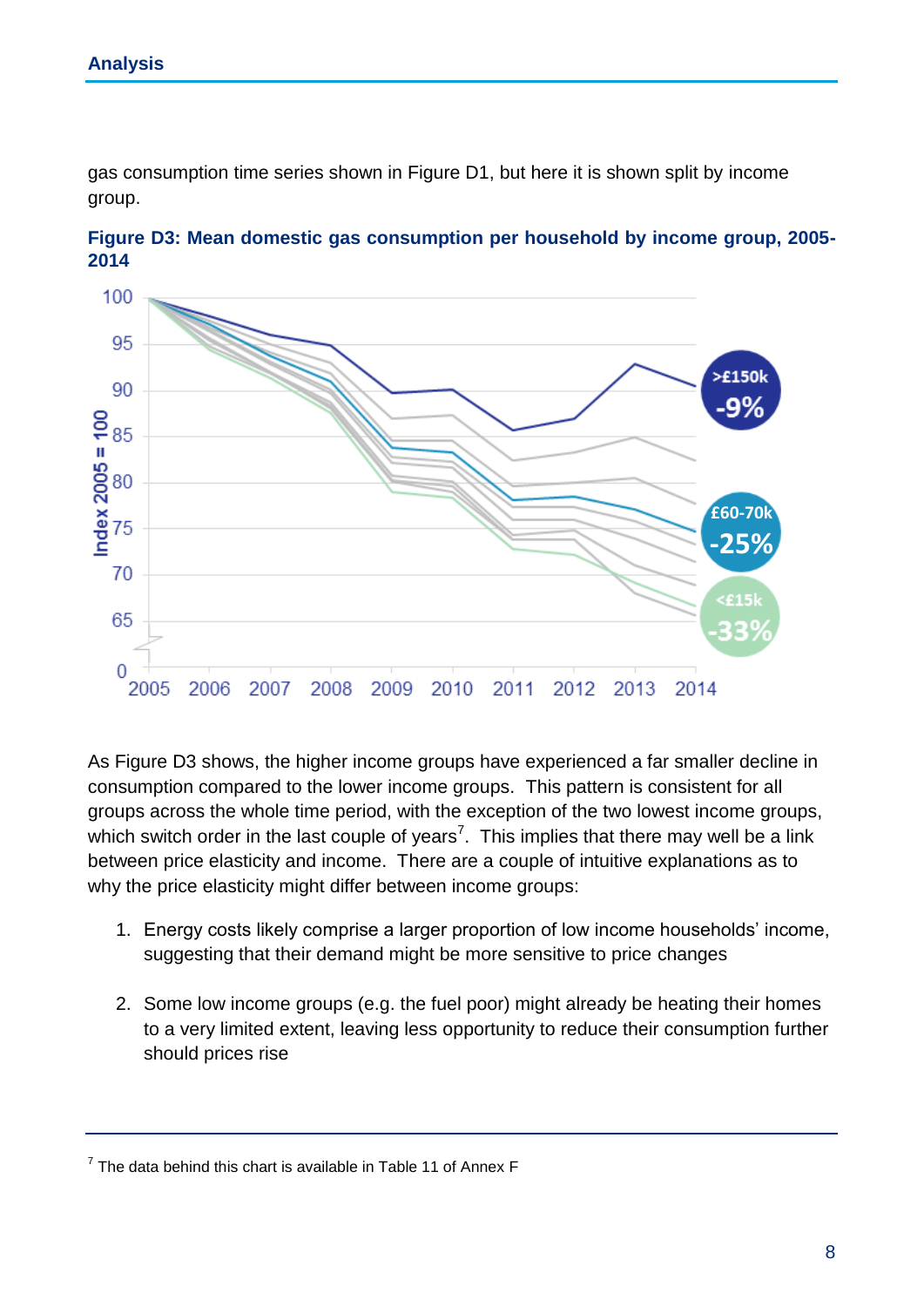These two mechanisms work in opposite directions, with the first suggesting a higher price elasticity among lower income households and the second suggesting a lower elasticity. The pattern shown in Figure D3, with the lower income groups exhibiting much greater reductions in consumption over the period of increasing price would imply that the first mechanism appears to be dominant here. However, due to the possible influence of factors beyond price, it is again necessary to employ a full econometric analysis to isolate the true price elasticities of each income group. The NERA analysis didn't explore this theme and research literature in this area is sparse $8$ . A very rough attempt to investigate this using a panel regression using NEED data provided initial confirmation that the different income groups did indeed have different price elasticities. The magnitude of the lowest income group's price elasticity was found to be 25 per cent higher than that of the highest income group, providing tentative verification of the indication from Figure D3 that lower income groups are more sensitive to changes in domestic gas prices. Given the provisional status of this preliminary analysis, the full results are not presented here $^9$ .

<sup>&</sup>lt;sup>8</sup> A similar concept, income elasticity, i.e. the change in demand for domestic gas in response to a change in income *is* explored in research literature (e.g. Bernstein R. and Madlener. R (2011)). Although this is not entirely analogous to the price elasticity by income group cross-section discussed here, it does provide evidence that a relationship between income and demand for domestic gas does exist.

<sup>9</sup> This initial exploratory work was however based on the publically available anonymised NEED dataset, allowing interested readers to explore this in more detail if desired: [https://github.com/decc/NEED\\_panel](https://github.com/decc/NEED_panel)  The index of multiple deprivation (produced by DCLG) was used here as a proxy in the absence of an explicit income variable.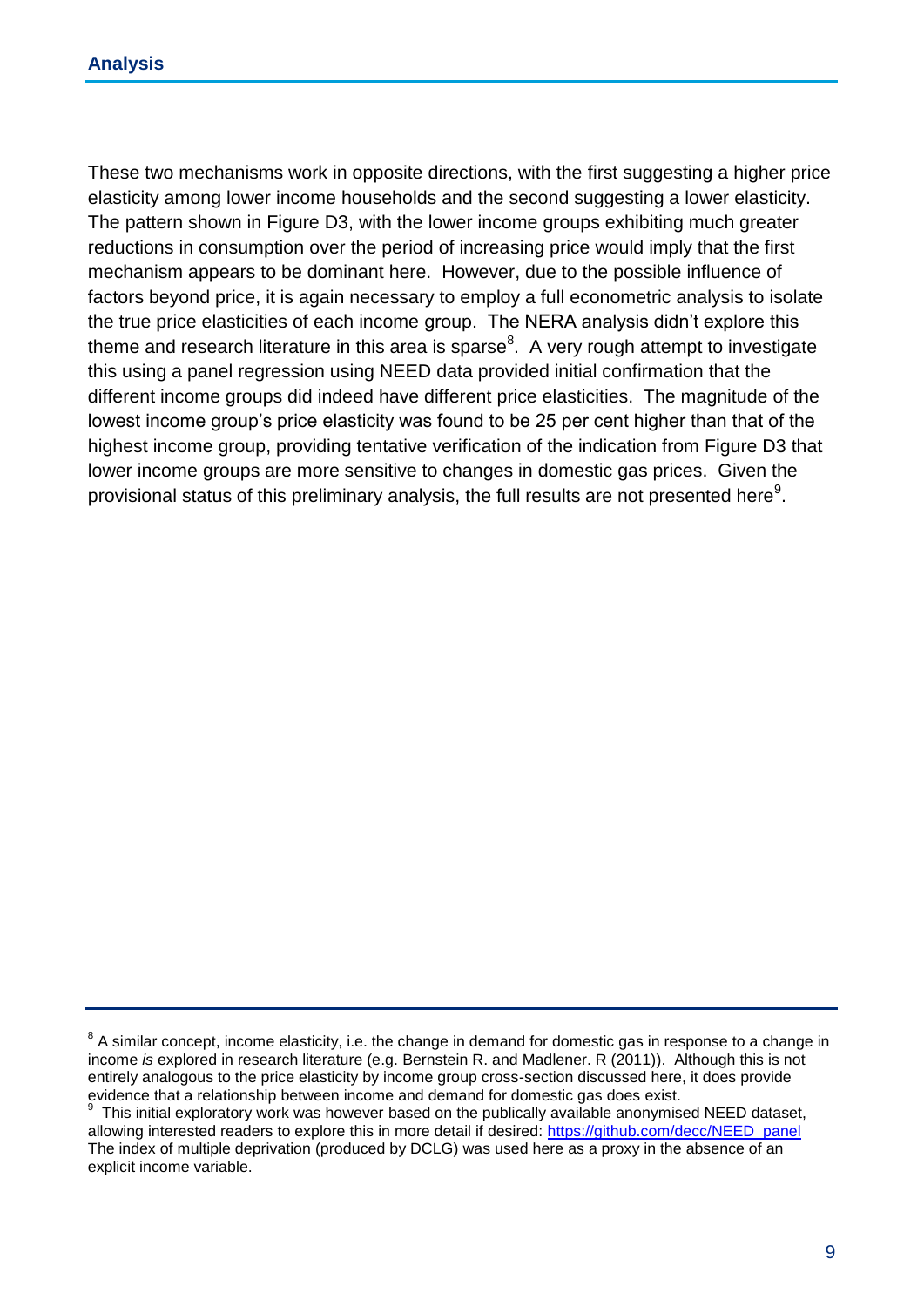## <span id="page-10-0"></span>**Conclusion**

Estimating the impact of prices on gas demand is difficult, as demonstrated by the variation in results when this has been attempted in the academic literature. Most research implies that the domestic demand for gas is inelastic, but the changes in price have been of a large enough magnitude for this to have had an impact on demand levels.

Although there is a lack of established research to support this, initial indications suggest that lower income groups possess higher price elasticities and are more sensitive to changes in price compared to higher income groups.